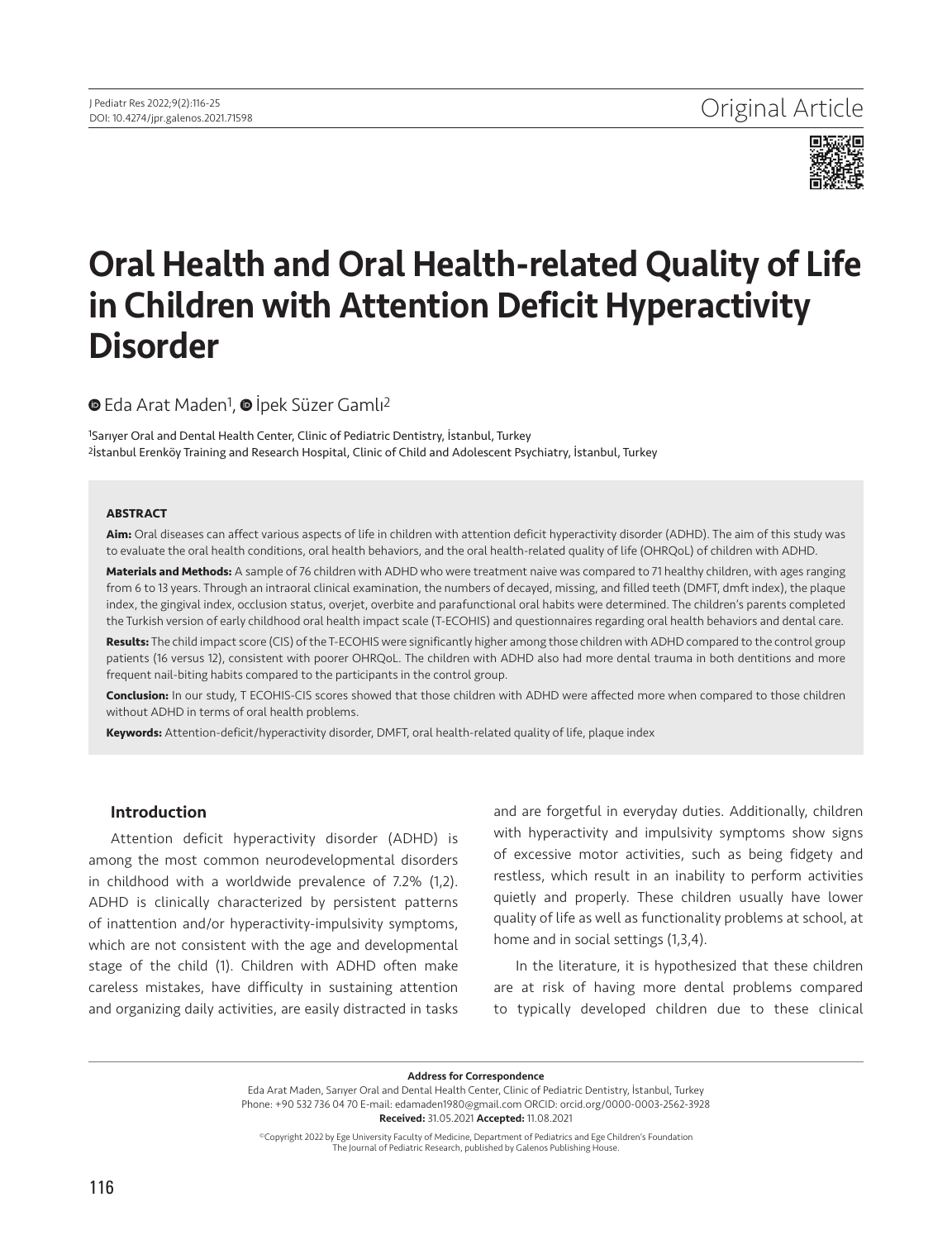presentations. There are several explanations put forward regarding this hypothesis. First of all, children with ADHD are shown to have worse dental hygiene related to their lack of attention and hyperactivity. Secondly, they are stated to have a tendency to forget to brush their teeth regularly or may not brush with a proper attitude. Also, when compared to typically developed children, they may have poorer eating practices, such as consuming sweet foods more, and/or bad habits, such as tobacco or alcohol use (5,6). In addition, due to hyperactivity, they are more prone to traumatic dental injuries, which may result in worse dental states (7). Therefore, it is recommended that children with ADHD should visit dental clinics more often in order to prevent oral health problems (8).

In the literature, the relationship between ADHD and dental hygiene has been investigated in detail. However, in most of these studies, there is limited data as to whether those children with ADHD were treatment naive, had treatment in the past or were under medication during the investigation. Medications used to treat ADHD may have oral side effects, such as dry mouth, bruxism, dental erosion or periodontitis, which may have additional effects on the dental hygiene in these patients (9). Therefore, in this study, treatment naive patients were selected and included to minimize the possibility of medication-related adverse effects. The aim of the study was to investigate oral health parameters, oral health behaviors and OHRQoL of children with or without ADHD, with ages ranging from 6 to 13 years, in Turkey.

# Materials and Methods

# Ethical Aspects

This study was approved by the Non-Invasive Research Ethics Committee of the Gaziosmanpaşa Training and Research Hospital (process no: 147/2020). All procedures performed in studies involving human participants were in accordance with the ethical standards of the institutional and/or national research committees and with the 1964 Helsinki Declaration and its later amendments or comparable ethical standards. Informed consent forms were obtained from the parents or caregivers of the children taking part in this research.

# Study Design

Patients of Gaziosmanpaşa Training and Research Hospital Child and Adolescent Psychiatry Unit were included in this study. The main objectives were to characterize the oral health conditions and the oral health-related

quality of life (OHRQoL) of children with ADHD. Patients were included in this study if they: 1) were aged between 6-13 years, 2) were diagnosed as having ADHD based on the Turkish version of the Kiddie Schedule for Affective Disorders and Schizophrenia for School-Aged Children-Present and Lifetime (K-SADS-PL) (10), 3) were treatment naive, 4) did not have any comorbid psychiatric disorders which needed psychotropic medication, 5) had no organic pathology and 6) had given consent for participation in this study. Mental retardation and autism spectrum disorders were determined to be the exclusion criteria. Healthy children between the ages of 6-13 years with no physical or psychological disorder and who referred to the department of pediatric dentistry were included in this study as the control group. Those children who were eligible for this study were referred to the child and adolescent psychiatry unit for further examination.

The participants were interviewed by a child and adolescent psychiatrist, using the K-SADS-PL, and psychiatric diagnoses were made in accordance with the text of the DSM-IV-TR. Patients with comorbid psychiatric disorders were not included in this study. A sociodemographic form, which included the participant's age, gender, birth history, developmental stages, family features, socioeconomic status, medical and academic histories and peer relationships, was filled out by the child and adolescent psychiatrist in accordance with the parents' responses. All participants were examined, diagnosed and referred to the dental clinic for further examination.

## Clinical Assessment

All participants were examined to assess their oral health conditions as well as oral hygiene and dietary habits. The oral characteristics of the children were recorded as a global value for the whole mouth during the dental examination using the following scoring systems: plaque index (PI) ( $0=$  no plaque,  $1=$  isolated plaque deposits,  $2=$ generalized plaque deposits, 3= heavy plaque deposits); gingival index (GI) (0= no inflammation, 1= inflammation with no bleeding on probing, 2= inflammation with bleeding on probing, 3= spontaneous bleeding). For the statistical examination, the plaque and gingival inflammation scores were recorded as either 0 (not present) or ≥1 (present). The diagnosis of dental caries was based on the detection of carious lesions at the cavitation stage, as recommended by the World Health Organization (11). The most common indices of caries experience were used: the decayed, missing, and filled teeth (DMFT) for permanent teeth and dmft for primary teeth. Additionally, occlusion status, overjet,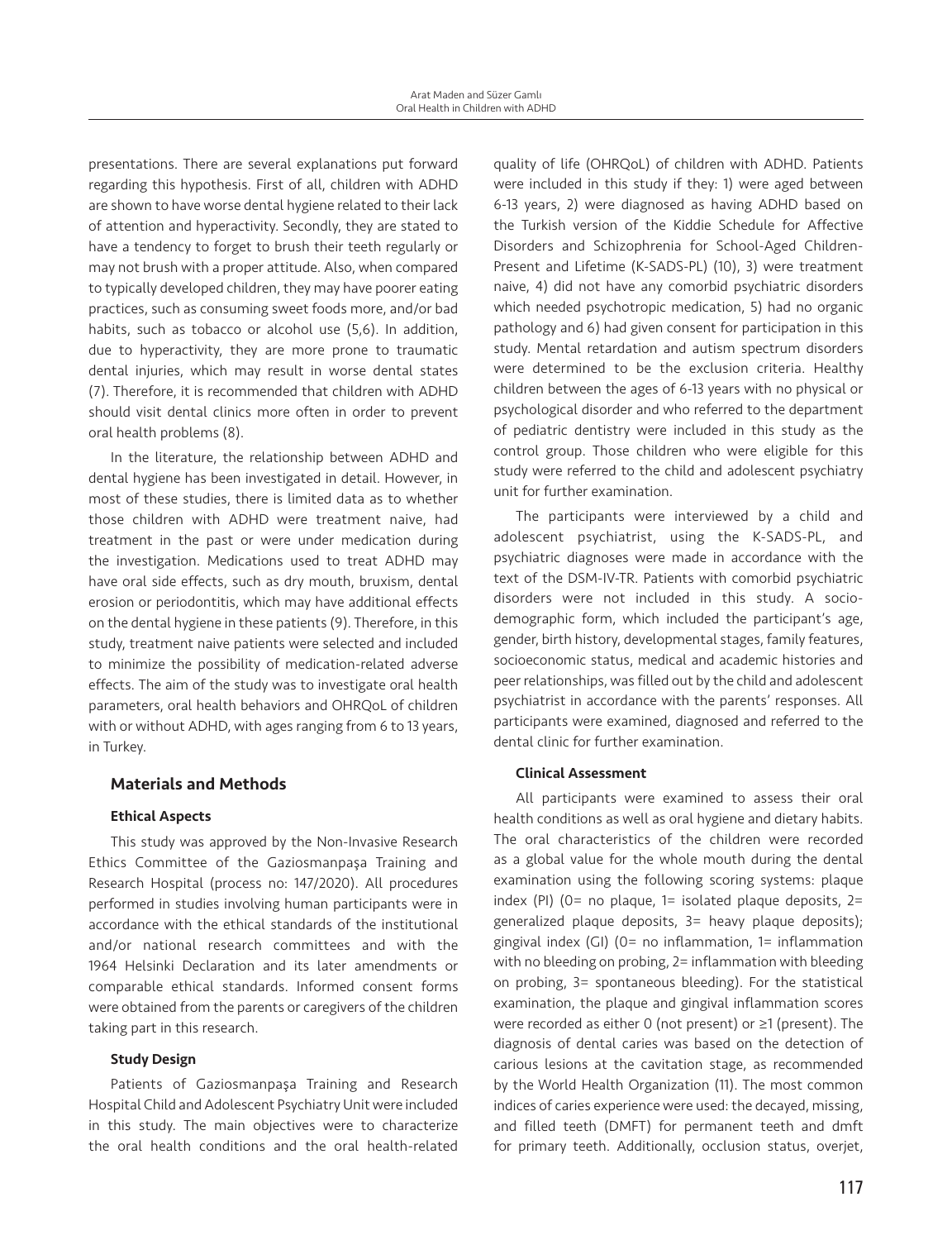overbite and parafunctional oral habits were assessed. The Angle's molar classification method for the classification of malocclusion was used. The recorded variables for dental occlusion included: (1) molar occlusion [normal (class I), distal (class II) or mesial (class III)]. The amount of overjet (how much the upper front teeth protrude forward with regards to the lower front teeth; normally  $\sim$ 3 mm) and overbite (the overlap of the top teeth and bottom teeth, normally ~30%) were measured horizontally and vertically, respectively, using a probe.

## Questionnaires

A comprehensive questionnaire was developed and used in this study to assess oral hygiene, oral health behaviors and dietary habits. The questions included diet and bottle use during infancy, duration of breastfeeding, frequency of intake of acidic/sugary beverages, intake of sweet snacks, and sugary medications between meals per day, toothbrushing habits, frequency of dental visits, whether or not any treatment was performed during these visits and any history of dental trauma.

The ECOHIS was first developed and validated in the USA to assess oral health-related negative impacts in children between 3-5 years of age and their families (12). In this study, the Turkish version of the ECOHIS (T‑ECOHIS) was used to assess the OHRQoL of the children by interviewing the families (13). Since the original version of the ECOHIS was designed for children under 8 years of age, some modifications were made to ensure applicability, content and face validity for an older age group by Buldur and Güvendi (14). Both the original ECOHIS used for children under 8 years and the modified ECOHIS for children over 8 years were found to be equal. The revised version for children over 8 years of age, which was modified by Buldur and Güvendi (14), was used to assess the OHRQoL of the children between 8-13 years of age.

T‑ECOHIS consists of 13 questions divided into two sections: the child impact section and the family impact section. The child impact section is composed of four subdomains: child symptoms, child function, child psychology and self-image/social interaction. In the family impact section, there are two sub-domains: parental distress and family function. ECOHIS is scored using a simple 5-point Likert scale: 0= never; 1= hardly ever; 2= occasionally; 3= often; 4= very often; 5= don't know. The total score ranges from 0 to 52: from 0 to 36 in the child section, and from 0 to 16 in the family section. ECOHIS scores are calculated as a simple sum of the response codes for the child and family sections separately, after recoding all "don't know" responses to missing. Higher ECOHIS data scores indicate greater impact and/or more problems for OHRQoL (12).

All the parents interviewed in this study completed the questionnaire about oral hygiene, oral health behaviors and dietary habits as well as the T‑ECOHIS questionnaire.

# K-SADS-PL

As a semi-structured interview technique, K-SADS-PL detects former and existing psychopathologies with respect to DSM-III and DSM-IV-TR. It was developed in 1997 by Kaufman et al. (15). Initially, questions are asked regarding main headings, and answers are scored between 0 and 3 based on severity and/or frequency. Symptoms with higher scores are reappraised in more detail, and it aims to get more information on dysfunctional areas related to the pathology of the patient. The validity and reliability of the Turkish version were established by Gökler et al. (10) in 2004.

## Statistical Analysis

The data was analyzed with IBM SPSS Statistics 22 (SPSS IBM, Turkey) for this study. The suitability of quantitative variables for normal distribution was examined using the Kolmogorov-Smirnov test. The independent groups were compared using the Mann-Whitney U test. The relationship between qualitative variables was investigated by chisquare test. The relationship between quantitative variables was analyzed using Spearman's correlation analysis. The descriptive statistics of quantitative variables were shown as mean  $\pm$  standard deviation, median (25<sup>th</sup>-75<sup>th</sup> percentile) and minimum-maximum. The descriptive statistics for qualitative variables were expressed as frequency (%). Values of p<0.05 were considered to be statistically significant.

# Results

# Study Population Characteristics

The participants, who were 6-13 years of age, consisted of 76 children in the ADHD group and 71 children without ADHD in the control group. Table I shows the characteristics of all these participants. The children in both groups were of similar economic status: the majority of family income levels were low in both groups. In the ADHD group, the majority (48 participants; 63.2%) were male and 28 participants (36.8%) were female. The control group consisted of 37 males (52.1%) and 34 females (47.9%). The mean ages were 9.57±2.47 years and 8.82±2.21 years in the ADHD group and the control group, respectively.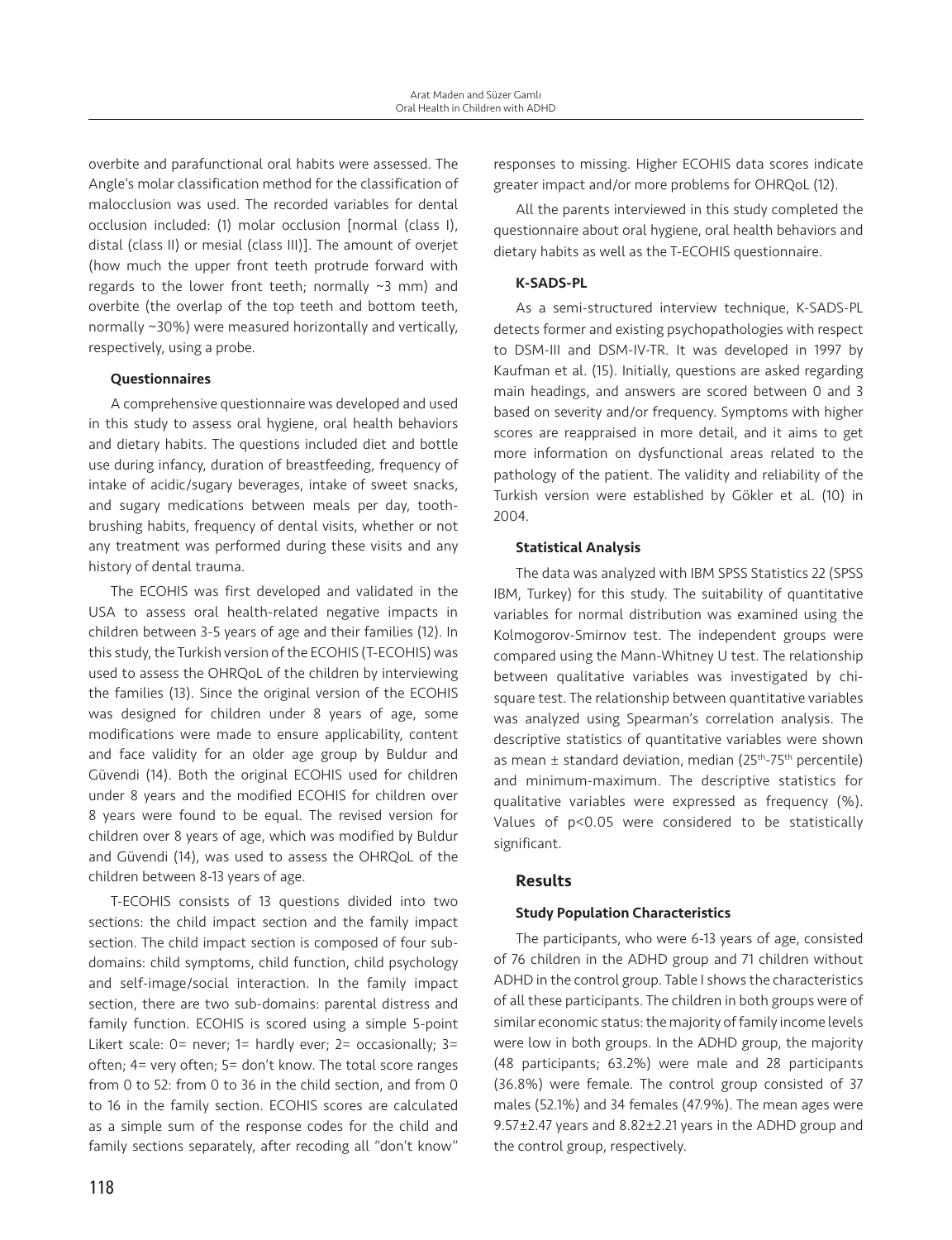## Oral Health

Table II shows the comparison results of dmft and DMFT between the control and ADHD groups. The mean dmft of the participants with ADHD was 3.74±3.56 (median=0, min=0/max=16) and the mean dmft of the participants without ADHD had a value of 3.37±3.21 (median=0, min=0/ max=14). In the ADHD group, the mean DMFT was 2.07±2.75 (median=1, min=0/max=16) and the control group had a mean DMFT of  $1.13 \pm 1.29$  (median=1, min=0/max=5). According to this, there were no statistically significant differences between the two groups in terms of both dmft (p=0.655) and DMFT (p=0.115). Additionally, the comparison results of PI and GI variables, Angle's molar classification, overjet and overbite status and parafunctional oral habits are presented in Table II. There was no statistically significant difference between control and ADHD groups in terms of GI (p>0.05). However, the PI values of the ADHD group were significantly higher than the control group (p=0.025). While there was no difference between the ADHD group and control groups in terms of overjet (p=0.212), significant differences were found concerning occlusion, overbite and parafunctional oral habits (p=0.040, p<0.001 and p<0.001, respectively). The nail-biting habit was statistically significantly higher in the ADHD group (p<0.001), while the absence of parafunctional oral habits was statistically significantly higher in the control group (p<0.001).

## Results of the Questionnaires Relating to Oral Health Behavior and Dental Traumatic Injures

Table III shows the comparison results of the control and ADHD groups regarding oral hygiene habits, dietary habits,

| Table I. Characteristics of the study population                                                                  |                                      |                                      |  |
|-------------------------------------------------------------------------------------------------------------------|--------------------------------------|--------------------------------------|--|
|                                                                                                                   | <b>Study groups</b>                  |                                      |  |
|                                                                                                                   | Control (n=71)                       | <b>ADHD</b><br>(n=76)                |  |
| <b>Family income</b>                                                                                              | n (%)                                | n (%)                                |  |
| Less than two minimum<br>wages                                                                                    | 43 (60.6)                            | 49 (66.2)                            |  |
| More than two minimum<br>wages                                                                                    | 28(39.4)                             | 25 (33.8)                            |  |
| Gender                                                                                                            |                                      |                                      |  |
| Female                                                                                                            | 34 (47.9)                            | 28 (36.8)                            |  |
| Male                                                                                                              | 37 (52.1)                            | 48 (63.2)                            |  |
|                                                                                                                   | $\overline{X} \pm SD$<br>(min.-max.) | $\overline{X} \pm SD$<br>(min.-max.) |  |
| Age in years                                                                                                      | $8.82 \pm 2.21$ (6-13)               | $9.57 \pm 2.47$ (6-15)               |  |
| X: Average, SD: Standard deviation, min.-max.: Minimum-maximum, ADHD:<br>Attention deficit hyperactivity disorder |                                      |                                      |  |

breastfeeding time, frequency of dental visit, whether or not any treatment was performed during the visit and any history of dental trauma. According to this, a statistically significant difference was found between the control and ADHD groups in terms of diet during infancy, sweetening of food during infancy, duration of breastfeeding, bottle feeding during infancy, frequency of dental visit, status of visiting the dentist before examination, whether or not the family helps tooth brushing and any history of dental trauma (p<0.05).

The diet during infancy was mostly breast milk in the control group (91.5%) as opposed to bottle feeding in the ADHD group (35.5%). The control and ADHD groups differ in sweetening of foods during infancy: while 32.9% of the ADHD group's parents sweetened foods, the majority of the control group (87.3%) did not, which resulted in a significant difference between the two groups. In the control group, a breastfeeding duration rate of more than 12 months was found to be 80.3%, which was more than the rate for the ADHD group at 40.8%.

In the control group, the frequency of dental visit was more compared to the ADHD group (75%). The control and ADHD groups differ from each other in terms of whether the family helps with brushing of the teeth or not. In the ADHD group, the families help with brushing of the teeth more than the families in the control group (35.5%). Additionally, the ADHD group had more traumatic dental injuries compared to the control group.

#### Assessment of OHRQoL

Table IV displays the distribution of responses to T‑ECOHIS according to each question. Trouble in sleeping, being irritable or frustrated, avoiding smiling or laughing and avoiding talking, which are the items in child psychology and child self-image/social interaction domains, were the most frequently reported items of the child impact section in the ADHD group. In Table IV, the control and ADHD groups were compared in terms of T-ECOHIS. The comparison of the child impact scores (CIS), a sub-dimension of T-ECOHIS which includes child symptoms, child functions, child psychology and child self-image/social interaction, showed that those children with ADHD had significantly higher CIS scores compared to ones in the control group (p=0.008, p=0.015, p=0.014, respectively).

The CIS, child psychology and child self-image scores of those children with ADHD were significantly higher compared to the children in the control group (p=0.008, p=0.015, p=0.014, respectively).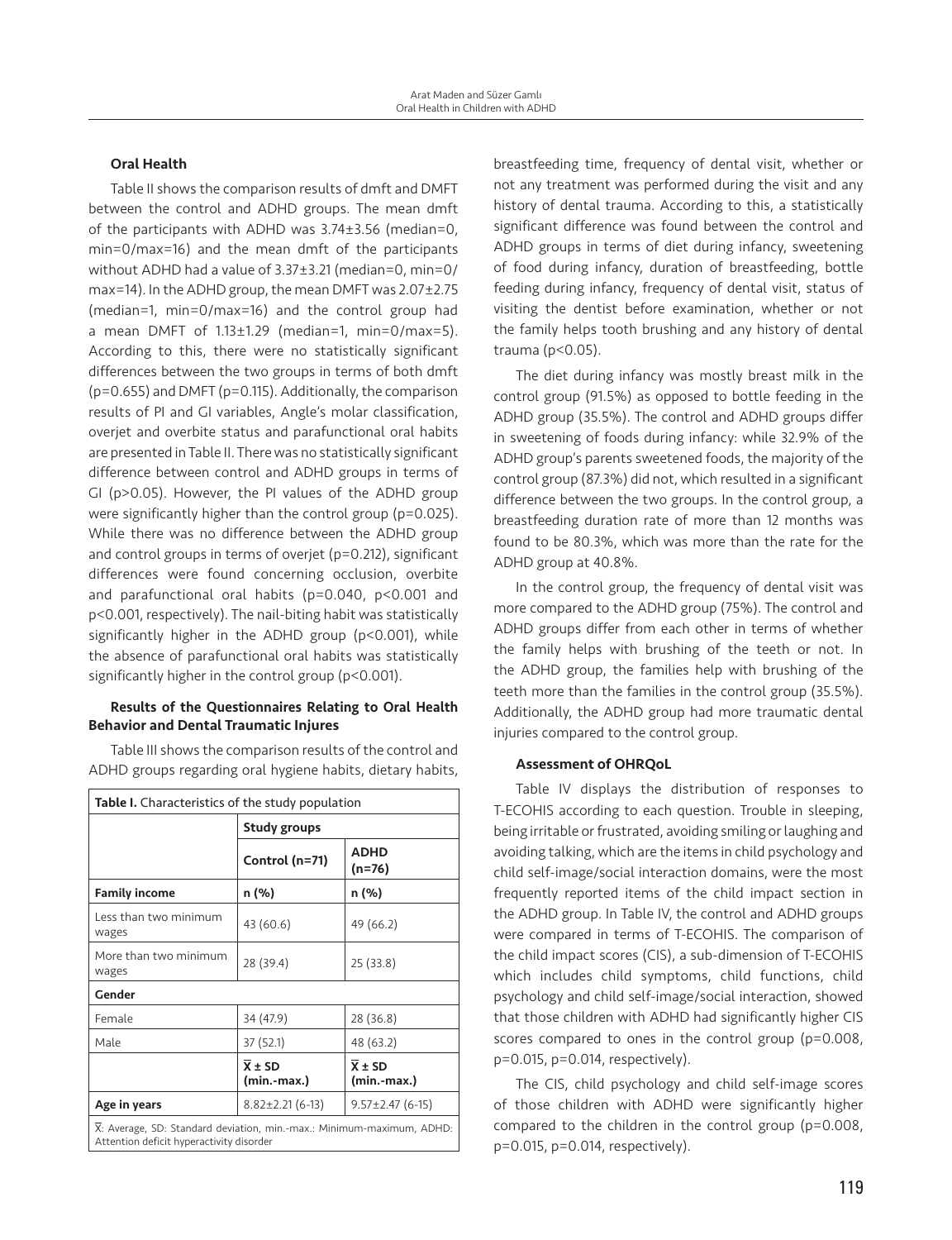The control and ADHD groups were also compared in terms of total family impact factor (FIS) and its subdimensions: parental distress and family function. Accordingly, the groups were similar to each other in terms of FIS and parental distress (p>0.05). However, the family function score of the control group was found to be significantly higher than the score of the ADHD group (p=0.016). Total ECOHIS scores were similar in both groups (p=0.416).

# **Discussion**

In this study, we examined the oral health, oral health behaviors, and OHRQoL of children with ADHD in comparison to healthy controls. No statistically significant difference in the oral health parameters of those children with or without ADHD was found regarding dmft, DMFT, GI, and oral hygiene habits. In some studies (16,17), significantly higher decay surface (DS) scores were found in those children with ADHD compared with the

| Table II. Descriptive statistics and comparison results of variables related to oral health status |                                           |                                           |                 |         |  |
|----------------------------------------------------------------------------------------------------|-------------------------------------------|-------------------------------------------|-----------------|---------|--|
|                                                                                                    | <b>Study groups</b>                       |                                           |                 |         |  |
| Oral health parameters                                                                             | Control (n=71)                            | <b>ADHD (n=76)</b>                        | $\chi^2$        | p       |  |
| <b>Occlusion</b>                                                                                   | n (%)                                     | n (%)                                     |                 |         |  |
| Class 1                                                                                            | 53 (74.6) <sup>a</sup>                    | $61 (80.3)^{a}$                           |                 |         |  |
| Class 2                                                                                            | 18 (25.4) <sup>a</sup>                    | $11(14.5)$ <sup>a</sup>                   | 5,764           | 0.040   |  |
| Class 3                                                                                            | $0(0)^a$                                  | $4(14.5)$ <sup>a</sup>                    |                 |         |  |
| Overbite                                                                                           |                                           |                                           |                 |         |  |
| Normal                                                                                             | 65 (91.5) <sup>a</sup>                    | 51 (67.1) <sup>b</sup>                    |                 |         |  |
| Increased overbite                                                                                 | $2(2.8)$ <sup>a</sup>                     | 14 $(18.4)^{b}$                           | 23,657<br>4,398 | < 0.001 |  |
| Tetatet                                                                                            | $0(0)^{a}$                                | 10 $(13.2)^{b}$                           |                 |         |  |
| Anterior open bite                                                                                 | $4(5.6)$ <sup>a</sup>                     | $1(1.3)$ <sup>a</sup>                     |                 |         |  |
| Overjet                                                                                            |                                           |                                           |                 |         |  |
| Normal                                                                                             | $51(71.8)$ <sup>a</sup>                   | 55 (72.4) <sup>a</sup>                    |                 |         |  |
| Increased overjet                                                                                  | $16(22.5)$ <sup>a</sup>                   | $15(19.7)^a$                              |                 |         |  |
| Anterior cross-bite                                                                                | $4(5.6)$ <sup>a</sup>                     | $2(2.6)$ <sup>a</sup>                     |                 | 0.217   |  |
| Posterior cross-bite                                                                               | $0(0)^a$                                  | $4(5.3)$ <sup>a</sup>                     |                 |         |  |
| <b>Parafunctional oral habits</b>                                                                  |                                           |                                           |                 |         |  |
| None                                                                                               | 56 (78.9) <sup>a</sup>                    | 33 (43.4) <sup>b</sup>                    |                 |         |  |
| Nail biting                                                                                        | $2(2.8)$ <sup>a</sup>                     | 27 (35.5) <sup>b</sup>                    | 33,661          |         |  |
| Finger sucking                                                                                     | $1(1.4)$ <sup>a</sup>                     | $2(2.6)$ <sup>a</sup>                     |                 | < 0.001 |  |
| <b>Bruxism</b>                                                                                     | $4(5.6)$ <sup>a</sup>                     | $5(6.6)$ <sup>a</sup>                     |                 |         |  |
| Nail biting + Finger sucking                                                                       | $4(5.6)$ <sup>a</sup>                     | $1(1.3)^a$                                |                 |         |  |
| Nail biting + Bruxism                                                                              | $4(5.6)$ <sup>a</sup>                     | $8(10.5)$ <sup>a</sup>                    |                 |         |  |
|                                                                                                    | $\overline{X} \pm SD$<br>$(min$ -max. $)$ | $\overline{X} \pm SD$<br>$(min$ -max. $)$ | z               | p       |  |
| <b>DMFT</b>                                                                                        | $1.13 \pm 1.29$ (0-5)                     | $2.07 \pm 2.75$ (0-16)                    | $-1,578$        | 0.115   |  |
| dmft                                                                                               | $3.37 \pm 3.21$ (0-14)                    | $3.74 \pm 3.56$ (0-16)                    | $-0,448$        | 0.655   |  |
| Plaque index                                                                                       | $1.24 \pm 0.27$ (0.96-1.95)               | $1.31\pm0.31(0.29-2)$                     | $-2,239$        | 0.025   |  |
| Gingival index                                                                                     | $1.12 \pm 0.17 (0.85 - 1.56)$             | $1.09 \pm 0.31$ (0-1.81)                  | $-0,150$        | 0.881   |  |
|                                                                                                    |                                           |                                           |                 |         |  |

χ²: Chi-square test statistics,  $\overline{\mathsf{X}}$ : Average, SD: Standard deviation, min.-max.: Minimum-maximum, ADHD: Attention deficit hyperactivity disorder Similar letters in the same lines indicate similarity between groups, different letters indicate difference between groups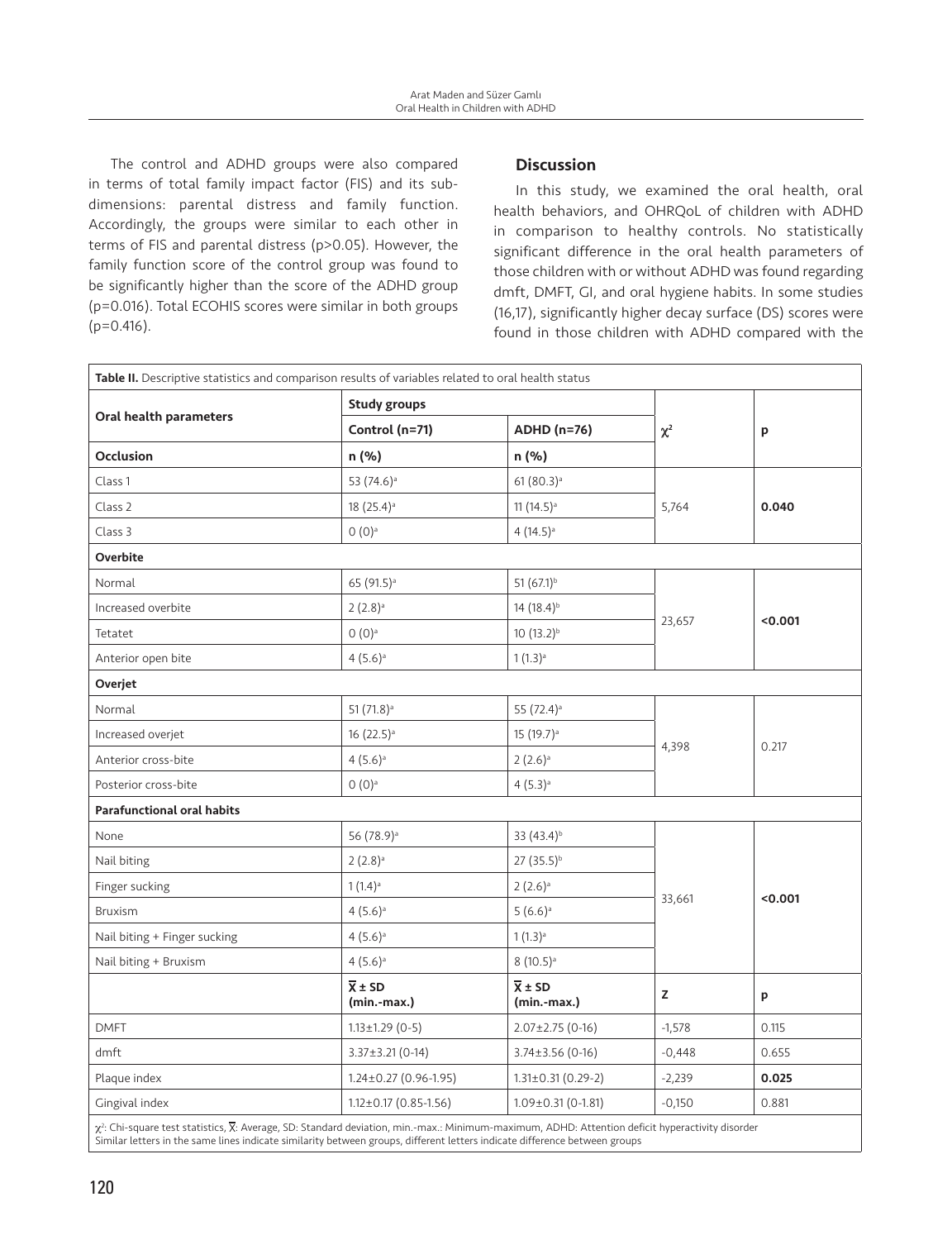| Table III. Descriptive statistics and comparison results related to oral health behaviors and dietary habits |                          |                         |          |         |
|--------------------------------------------------------------------------------------------------------------|--------------------------|-------------------------|----------|---------|
|                                                                                                              | <b>Study groups</b>      |                         | $\chi^2$ | p       |
|                                                                                                              | Control (n=71)           | <b>ADHD (n=76)</b>      |          |         |
| Diet during infancy                                                                                          |                          |                         |          |         |
| Breast milk                                                                                                  | 65 (91.5) <sup>a</sup>   | 49 (64.5) <sup>b</sup>  | 13,941   |         |
| Formula                                                                                                      | $6(8.5)$ <sup>a</sup>    | 27 (35.5) <sup>b</sup>  |          | < 0.001 |
| Daily sugar consumption                                                                                      |                          |                         |          |         |
| None                                                                                                         | 8(11.3)                  | 8(10.5)                 | 6,265    | 0.099   |
| Only in main meals                                                                                           | 4(5.6)                   | 12 (15.8)               |          |         |
| 1-2 times a day                                                                                              | 40 (56.3)                | 45 (59.2)               |          |         |
| More than 3 times a day                                                                                      | 19 (26.8)                | 11(14.5)                |          |         |
| <b>Sweetened food during infancy</b>                                                                         |                          |                         |          |         |
| Yes                                                                                                          | $9(12.7)$ <sup>a</sup>   | 25 (32.9) <sup>b</sup>  |          |         |
| No                                                                                                           | $62 (87.3)$ <sup>a</sup> | 51 $(67.1)^b$           | 7,341    | 0.007   |
| <b>Bottle feeding</b>                                                                                        |                          |                         |          |         |
| Yes                                                                                                          | 20 (28.2) <sup>a</sup>   | 58 (76.3) <sup>b</sup>  | 34,165   |         |
| No                                                                                                           | $51(71.8)$ <sup>a</sup>  | $18(23.7)^{b}$          |          | < 0.001 |
| Any previous dental visits                                                                                   |                          |                         |          |         |
| Yes                                                                                                          | 55 (77.5) <sup>a</sup>   | 46 (60.5) <sup>b</sup>  | 4,142    | 0.042   |
| No                                                                                                           | $16(22.5)$ <sup>a</sup>  | 30 (39.5) <sup>b</sup>  |          |         |
| Receiving treatment during dental visit                                                                      |                          |                         |          |         |
| Yes                                                                                                          | 39 (70.9)                | 37 (75.5)               | 0.094    | 0.759   |
| No                                                                                                           | 16(29.1)                 | 12(24.5)                |          |         |
| Frequency of brushing teeth                                                                                  |                          |                         |          |         |
| Less than once a day                                                                                         | 33 (46.5)                | 35 (46.1)               |          | 0.632   |
| Once a day                                                                                                   | 24 (33.8)                | 30 (39.5)               | 0.916    |         |
| 2-3 times a day                                                                                              | 14 (19.7)                | 11(14.5)                |          |         |
| <b>Brushing teeth without help</b>                                                                           |                          |                         |          |         |
| Yes                                                                                                          | 63 (88.7)                | 69 (90.8)               | 0.019    |         |
| No                                                                                                           | 8(11.3)                  | 7(9.2)                  |          | 0.889   |
| The family helps tooth brushing                                                                              |                          |                         |          |         |
| Yes                                                                                                          | 14 (19.7) <sup>a</sup>   | 30 (39.5) <sup>b</sup>  |          | 0.015   |
| No                                                                                                           | 57 (80.3) <sup>a</sup>   | 46 (60.5) <sup>b</sup>  | 5,921    |         |
| Previous dental trauma                                                                                       |                          |                         |          |         |
| Yes                                                                                                          | $4(5.6)$ <sup>a</sup>    | 16 (21.1) <sup>b</sup>  | 6,171    | 0.013   |
| No                                                                                                           | 67 (94.4) <sup>a</sup>   | 60 (78.9) <sup>b</sup>  |          |         |
| <b>Frequency of dental visit</b>                                                                             |                          |                         |          |         |
| None                                                                                                         | $4(5.6)^a$               | 19 (25) <sup>b</sup>    |          |         |
| When toothache                                                                                               | 39 (54.9) <sup>a</sup>   | $35(46.1)$ <sup>a</sup> |          | 0.003   |
| Once in a year                                                                                               | 24 (33.8) <sup>a</sup>   | 14 (18.4) <sup>b</sup>  | 13,810   |         |
| Once in every 6 months                                                                                       | $4(5.6)^a$               | $8(10.5)$ <sup>a</sup>  |          |         |
| <b>Duration of breastfeeding</b>                                                                             |                          |                         |          |         |
| Less than 6 months                                                                                           | $6(8.5)$ <sup>a</sup>    | 27 (35.5) <sup>b</sup>  |          |         |
| 6-12 months                                                                                                  | $8(11.3)$ <sup>a</sup>   | 18 (23.7) <sup>b</sup>  | 24,750   | < 0.001 |
| More than 12 months                                                                                          | 57 (80.3) <sup>a</sup>   | 31 (40.8) <sup>b</sup>  |          |         |

 $\chi^2$ : Chi-square test statistics, ADHD: Attention deficit hyperactivity disorder

Similar letters in the same lines indicate similarity between groups, different letters indicate difference between groups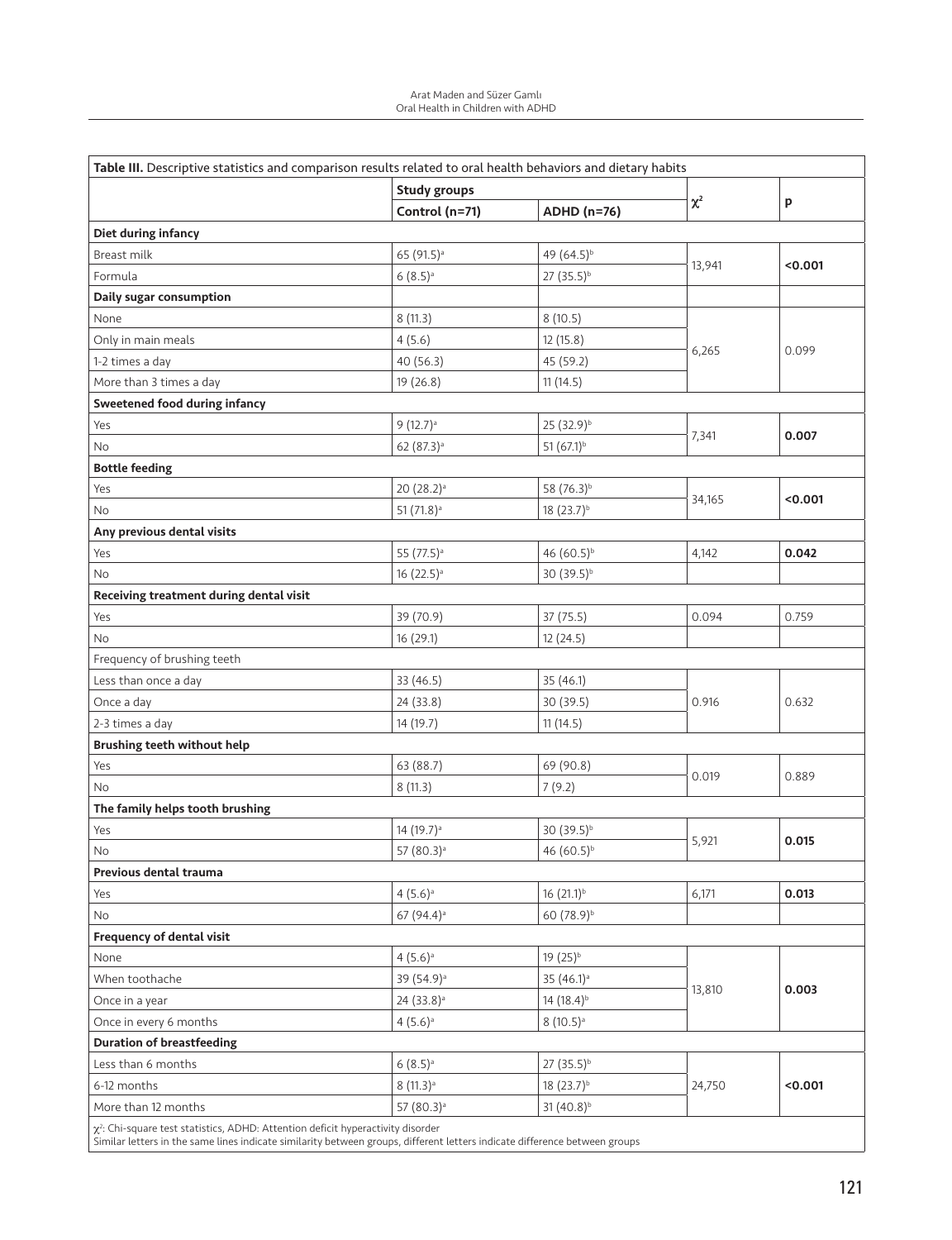subjects in the control groups, whereas other studies (8,18), did not find significant differences in DS/DMFS scores between children with or without ADHD. The results regarding dmft and DMFT in this study are in agreement with the study by Blomqvist et al. (8), Chau et al. (18), Hidas et al. (19) and Lorber et al. (20). Some studies (21-23) have reported that children with ADHD have a higher risk of caries than healthy controls, with statistically significantly higher DMFT scores due to their medication. In these previous studies, the lack of data as to whether or not children with ADHD were under medication may have affected the results. Thus, in our study, treatment naive children with ADHD were included to minimize the possibility of any adverse effects of medication on oral health. Those patients with ADHD in our study had a significantly higher PI and had more orthodontic class III occlusions. Chandra et al. (24) found statistically significant differences in plaque indices between ADHD and control group participants, which is in agreement with our study. In spite of these findings, the participants with ADHD tended to have higher dmft/ DMFT values than those participants without ADHD. In addition to higher plaque indices, the tendency of having higher incidences of dental caries in individuals with ADHD may also be attributed to an inability to brush teeth effectively. In children, the high values of PI, which is the real determinant of oral hygiene, point out the need for significant improvement, including better instructions for caregivers and parents (6). Health professionals must be aware that medications to treat ADHD in these children may increase the risk for future caries development (21,22).

Furthermore, those children with ADHD had more dental trauma in both dentitions and more parafunctional oral habits compared to others in the control group. The presence of bruxism was similar in both groups, which is in agreement with Hidas et al. (19), whereas Chau et al. (18) found a statistically significant higher percentage of bruxism in children with ADHD. In this study, the most common parafunctional oral habit was nail biting in these children. The prevalence of dental trauma in both dentitions was higher among those children between 11 and 13 years of age with ADHD compared to the healthy controls in a previous Swedish study (25) on dental trauma, which is in line with our study. Therefore, behavioral problems can be an additional risk factor for traumatic dental injuries (TDI) in children with ADHD.

Earlier studies have shown that ADHD is associated with dysfunctional eating patterns, such as eating more snacks and junk food in comparison to peers (26,27). Blomqvist et al. (8) found a higher percentage of eating sweet snacks between meals in children with ADHD compared to children in a control group. However, this reported effect is controversial, since Kim and Chang (28) conducted a study on 107 school-aged Korean children, with only 8.5% categorized as having ADHD, and found no significant association between an increased risk of ADHD and the consumption of simple sugars, including those in sweets and sugar-sweetened beverages. Similarly, in this study, no significant differences in the frequency of sugar consumption were found between ADHD patients and control group patients when dietary habits were considered. This similarity regarding acidic/sugary beverages and sweet

| <b>Item</b> | <b>Domain</b>                      | Study group         |                |                     |                    |          |       |
|-------------|------------------------------------|---------------------|----------------|---------------------|--------------------|----------|-------|
|             |                                    |                     | Control (n=71) |                     | <b>ADHD (n=76)</b> |          |       |
|             |                                    | $\overline{X}$ ± SD | min.-max.      | $\overline{X}$ ± SD | min.-max.          | z        | p     |
| $1-9$       | <b>Total child impact</b>          | 14.76±6.68          | $9 - 32$       | $16.39 \pm 5.54$    | $9 - 33$           | $-2,649$ | 0.008 |
|             | Child symptom                      | $2.10 \pm 1.21$     | $1 - 5$        | $2.25 \pm 0.99$     | $0 - 5$            | $-1,300$ | 0.194 |
| $2 - 5$     | Child function                     | $7.03 \pm 3.31$     | $4-17$         | $7.55 \pm 3.06$     | $3-16$             | $-1,434$ | 0.152 |
| $6 - 7$     | Child psychology                   | $3.07 \pm 2.13$     | $2 - 10$       | $3.50 \pm 1.79$     | $0 - 8$            | $-2,435$ | 0.015 |
| $8 - 9$     | Child selfimage/social interaction | $2.56 \pm 1.20$     | $2 - 6$        | $3.09 \pm 1.58$     | $0 - 9$            | $-2,452$ | 0.014 |
| $10-13$     | <b>Total family impact</b>         | $8.30 \pm 3.02$     | $4-14$         | $7.63 \pm 3.12$     | $4-16$             | $-1,404$ | 0.160 |
| $10 - 11$   | Parental distress                  | $3.94 \pm 1.61$     | $2 - 6$        | $3.00 \pm 2.00$     | $2 - 9$            | $-0.481$ | 0.630 |
| $12 - 13$   | Family function                    | $4.35 \pm 1.82$     | $2 - 8$        | $3.72 \pm 1.87$     | $2 - 10$           | $-2,419$ | 0.016 |
| $1-13$      | <b>Total ECOHIS score</b>          | 22.06±8.26          | $13 - 41$      | 24.03±7.50          | $13 - 44$          | $-0.814$ | 0.416 |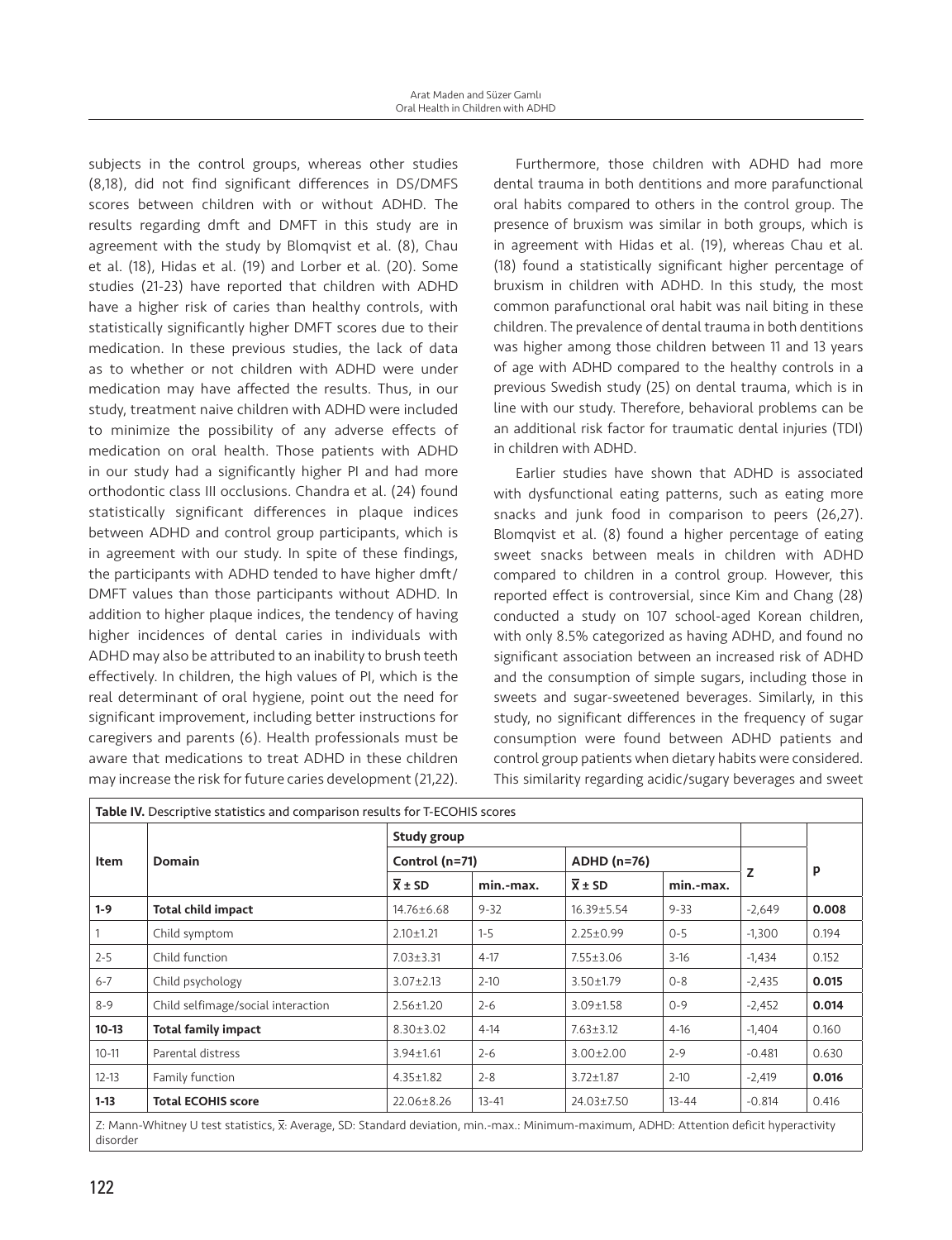snacks intake in the present study might be explained by the low-income level of families, where cheap and unhealthy snacks are consumed more frequently. Regarding nutrition during infancy, while breastfeeding rates were significantly less in children with ADHD compared to healthy controls, bottle-feeding was markedly more in these children. The levels of sugar-added food intake during infancy were also significantly more in those children with ADHD compared with the children in the control group.

Tooth brushing frequencies did not differ between the two groups in the present study, as in other studies (19,22). The majority of the participants reported that they brushed their teeth less frequently than once a day. These individual risk factors might lead to a future increased risk of being in the elevated caries risk group. In contrast, in a previous study (24), it was observed that the ADHD children brushed their teeth statistically significantly less often than the children in the healthy group. We also found that the families were more likely to help their children with ADHD brush their teeth because they could not brush their teeth effectively.

The dental visit frequency in the ADHD group was statistically lower compared to the control group. Although both groups often had dental visits in the presence of toothache, the ADHD group had a higher tendency of not going to dental visits at all compared to the control group. The reason as to why families with a child diagnosed with ADHD do not tend to visit dentists may be explained by the therapeutic difficulties encountered with children affected by ADHD, due to a short attention span and lack of cooperation during dental treatment compared to control participants (6).

To the best of our knowledge, the present study is the first attempt to evaluate OHRQoL in children with ADHD. In this study, the negative effects on the quality of life of children due to oral health problems was high when examined in terms of the items in the child sub-dimension of the scale. The T-ECOHIS CIS, child psychology and child self-image and the family function score of the children differ between the two groups in the present study. In the study of Naidu et al. (29), it was reported that among those children who had negative impact on their quality of life and those with early childhood caries, higher percentages were observed in the items of being angry and anxious, and hesitating to smile, laugh and talk, which are the subdimensions of the CIS. Similarly, the child psychology and child self-image scores were higher in the ADHD group compared to the control group. Thus, when the aesthetics,

sense of self-confidence and social relations, and the desire to talk and laugh are considered, it is of great importance to treat any problems that occur in the oral health of the child with dental treatments (30). The results of this study showed that this is more important in those children with ADHD. Obtaining permission for time-off from work and financial problems in the family function domain, which is a sub-dimension of the FIS, were observed more in the control group in comparison to the ADHD group. These results may be due to the higher frequency of dental visits of the control group when compared to the ADHD group.

In our study, T‑ECOHIS-CIS scores showed that children with ADHD were affected more than those children without ADHD in terms of oral health problems. This shows that ADHD has an additional negative impact on the OHRQoL of children. Improving oral health by increasing parental awareness through public health programs may help lower T- ECOHIS scores, which will be a sign of a better quality of life for the parents and the children.

#### Study Limitations

One of the limitations of the present study was that the sample group consisted of families with low income. It is important to mention that if the study had been conducted on mostly middle and high family income populations, the results might have been different due to different healthrelated behaviors, social interactions and an increased awareness of the children as well as their families regarding oral hygiene. The second limitation was that no dental radiographs could be taken; thus, it was not possible to identify non-cavitated lesions reliably. Further populationbased research is required to assess the oral health status and OHRQoL of children aged 6-13 years old with ADHD to confirm the present study results.

#### Conclusion

The findings of the present study showed that the ADHD participants had higher PI and T-ECOHIS CIS scores. They also had more dental trauma and parafunctional oral habits. There was statistically no significant difference in the oral health behaviors of children with or without ADHD. This study shows the need for considerable improvement of oral hygiene and dietary habits in all of the study participants. Parents and caregivers need better guidance for a more adequate control of oral hygiene and dietary habits both in children with and without ADHD. Appropriate preventive dental care seems to be of great importance for the prevention of future dental caries due to medication, especially for those children with ADHD.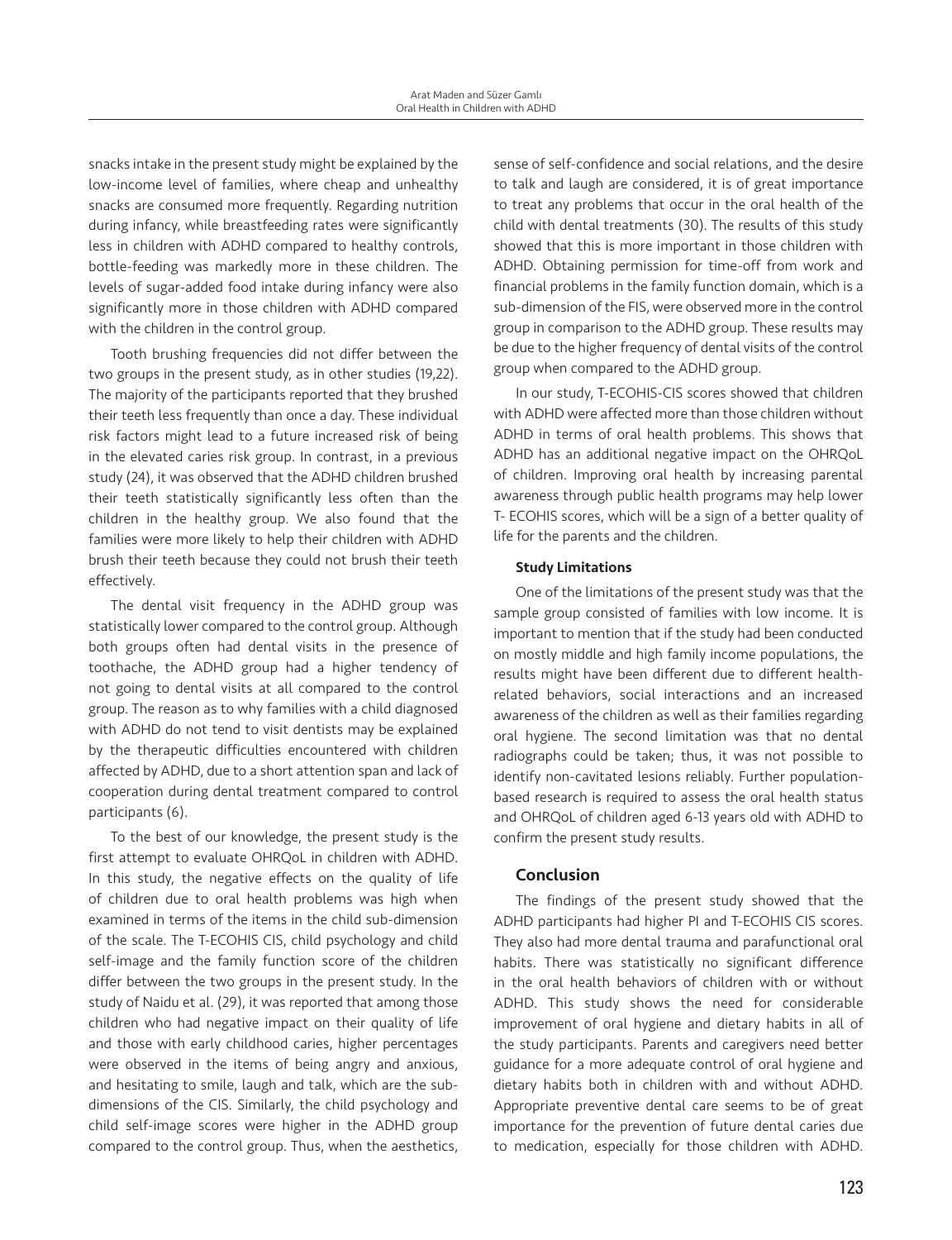Increased awareness among clinicians is also important to facilitate better caries and trauma management. Moreover, those professionals conducting psychiatric follow-ups of children should educate parents and caregivers about the increased need of preventive dental care in children with ADHD.

## **Ethics**

**Ethics Committee Approval:** This study was approved by the Non-Invasive Research Ethics Committee of the Gaziosmanpaşa Training and Research Hospital (process no. 147/2020).

Informed Consent: Informed consent forms were obtained from the parents or caregivers of the children taking part in the research.

Peer-review: Internally peer-reviewed.

#### Authorship Contributions

Concept: E.A.M., İ.S.G., Design: E.A.M., İ.S.G., Data Collection and/or Processing: E.A.M., İ.S.G., Analysis or Interpretation: E.A.M., İ.S.G., Writing: E.A.M., İ.S.G.

Conflict of Interest: The authors declared that there were no conflicts of interest.

Financial Disclosure: The authors declared that this study has received no financial support.

# References

- 1. American Psychiatric Association. Diagnostic and statistical manual of mental disorders. 5th ed. Washington: American Psychiatric Association, 2013.
- 2. Thomas R, Sanders S, Doust J, Beller E, Glasziou P. Prevalence of attention-deficit/hyperactivity disorder: a systematic review and meta-analysis. Pediatrics 2015; 135:e994-1001.
- 3. Landgraf JM, Rich M, Rappaport L. Measuring quality of life in children with attention-deficit/hyperactivity disorder and their families: development and evaluation of a new tool. Arch Pediatr Adolesc Med 2002; 156:384-91.
- 4. Thapar A, Cooper M. Attention deficit hyperactivity disorder. Lancet 2016; 387:1240-50.
- 5. Begnini GJ, Brancher JA, Guimarães AT, de Araujo MR, Pizzatto E. Oral Health of Children and Adolescents with Attention Deficit Hyperactivity Disorder. Int J Clin Pediatr Dent 2019; 12:543-7.
- 6. Ehlers V, Callaway A, Wantzen S, Patyna M, Deschner J, Azrak B. Oral health of children and adolescents with or without attention deficit hyperactivity disorder (ADHD) living in residential care in rural Rhineland-Palatinate, Germany. BMC Oral Health 2019; 19:258.
- 7. Mota-Veloso I, Soares ME, Homem MA, Marques LS, Ramos-Jorge ML, Ramos-Jorge J. Signs of attention deficit/hyperactivity disorder as a risk factor for traumatic dental injury among schoolchildren: a case-control study. Int J Paediatr Dent 2016; 26:471-6.
- 8. Blomqvist M, Holmberg K, Fernell E, Ek U, Dahllöf G. Dental caries and oral health behavior in children with attention deficit hyperactivity disorder. Eur J Oral Sci 2007; 115:186-91.
- 9. Vafaei A, Vafaei I, Noorazar G, Akbarzadeh R, Erfanparast L, Shirazi S. Comparison of the effect of pharmacotherapy and neuro-feedback therapy on oral health of children with attention deficit hyperactivity disorder. J Clin Exp Dent 2018; 10:e306-11.
- 10. Gökler B, Ünal F, Pehlivantürk B, Kültür EÇ, Akdemir D, Taner Y. Reliability and validity of Schedule for Affective Disorders and Schizophrenia for School Age Children-Present and Lifetime Version-Turkish Version (K-SADS-PL-T). Turk J Child Adolesc Ment Health 2004; 11:109-16. https://psycnet.apa.org/ record/2005-11929-001
- 11. Bader JD, Shugars DA, Bonito AJ. A systematic review of the performance of methods for identifying carious lesions. J Public Health Dent 2002; 62:201-13.
- 12. Pahel BT, Rozier RG, Slade GD. Parental perceptions of children's oral health: the Early Childhood Oral Health Impact Scale (ECOHIS). Health Qual Life Outcomes 2007; 5:6.
- 13. Peker K, Uysal Ö, Bermek G. Cross cultural adaptation and preliminary validation of the Turkish version of the early childhood oral health impact scale among 5-6-year-old children. Health Qual Life Outcomes 2011; 9:118.
- 14. Buldur B, Güvendi ON. Conceptual modelling of the factors affecting oral health-related quality of life in children: A path analysis. Int J Paediatr Dent 2020; 30:181-92.
- 15. Kaufman J, Birmaher B, Brent D, et al. Schedule for Affective Disorders and Schizophrenia for School-Age Children-Present and Lifetime Version (K-SADS-PL): initial reliability and validity data. J Am Acad Child Adolesc Psychiatry 1997; 36:980-8.
- 16. Blomqvist M, Holmberg K, Fernell E, Ek U, Dahllöf G. Oral health, dental anxiety, and behavior management problems in children with attention deficit hyperactivity disorder. Eur J Oral Sci 2006; 114:385-90.
- 17. Blomqvist M, Ahadi S, Fernell E, Ek U, Dahllöf G. Dental caries in adolescents with attention deficit hyperactivity disorder: a population-based follow-up study. Eur J Oral Sci 2011; 119:381-5.
- 18. Chau YC, Lai KY, McGrath CP, Yiu CK. Oral health of children with attention deficit hyperactivity disorder. Eur J Oral Sci 2017; 125:49-54.
- 19. Hidas A, Noy AF, Birman N, et al. Oral health status, salivary flow rate and salivary quality in children, adolescents and young adults with ADHD. Arch Oral Biol 2011; 56:1137-41.
- 20. Lorber MF, Smith Slep AM, Heyman RE, Bretz WA. Child externalizing behavior problems linked to genetic and nongenetic variation in dental caries. Caries Res 2014; 48:475-81.
- 21. Aminabadi NA, Najafpour E, Erfanparast L, et al. Oral health status, dental anxiety, and behavior-management problems in children with oppositional defiant disorder. Eur J Oral Sci 2016; 124:45-51.
- 22. Grooms MT, Keels MA, Roberts MW, McIver FT. Caries experience associated with attention-deficit/hyperactivity disorder. J Clin Pediatr Dent 2005; 30:3-7.
- 23. Paszynska E, Dmitrzak-Węglarz M, Perczak A, et al. Excessive Weight Gain and Dental Caries Experience among Children Affected by ADHD. Int J Environ Res Public Health 2020; 17:5870.